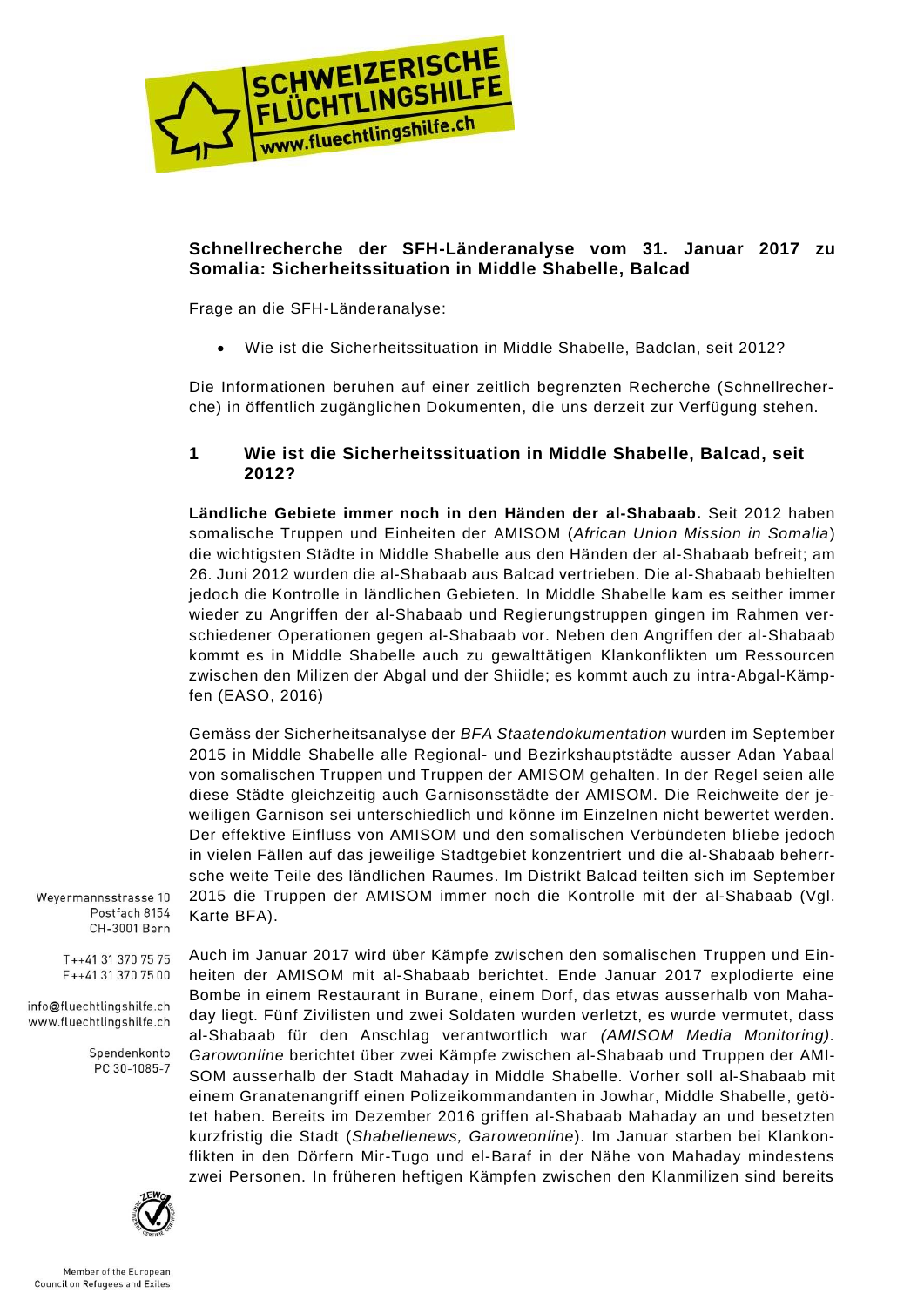

Dutzende Menschen ums Leben gekommen oder wurden verletzt (AMISOM Media Monitoring).

Gemäss *BBC Monitoring Africa* vom 5. Januar 2017 kamen zwei somalische Soldaten ums Leben und drei wurden bei der Explosion einer Landmine in der Nähe von Mahaday getötet. Seit November und Dezember 2016 sei die Anzahl der Anschläge gegen somalische Truppen und gegen die Truppen der AMISOM in Middle Shabelle angestiegen.

**Gefühl der Unsicherheit.** In einer Untersuchung von REACH (Juni 2015) zur Sicherheitslage ihrer Gemeinschaf in Middle Shabelle berichteten 64 Prozent der befragten Haushalte über Unsicherheit, 26 Prozent stellten keine Quellen von Unsicherheit fest. Als Hauptquellen von Unsicherheit wurden «Community Leaders» (20 Prozent), Klankonflikte (14 Prozent) und lokale Milizen benannt (12 Prozent). Für Frauen und Mädchen gilt die Gefahr, auf Reisen überfallen zu werden als gross (42 Prozent), je 23 Prozent nannten sexuelle Gewalt und Missbrauch und die Gefahr keinen Zugang zu Dienstleistungen und Ressourcen zu haben (EASO).

EASO, Somalia Security Situation, Februar 2016

*«2.8.2. Violence*

*In the reporting period, clan clashes repeatedly occurred in towns in Middle Shabelle region in Somalia, allegedly mainly due to land grabbing. Clashes of clan militias were reported in Jowhar (452) in August 2014, in Warsheikh (453) and Rage Ceelle (454) in June 2015. Renewed clan fighting occurred again in Warsheikh in July 2015 (455). Another clan battle broke out in Baaley and Ali*‑*Muumin areas near Balcad town (456).*

*In March 2015 a bomb attack was carried out on government soldiers in Hantiwadag village in Jowhar district, injuring at least four people. Jowhar forces with AMISOM support made several arrests after the onslaught. No group has officially claimed responsibility for the attack, although government officials pointed at Al*‑*Shabaab. The Jowhar administration imposed a night curfew and limited vehicle and people movements (457).*

*On 13 July 2015 heavily armed militants from Al*‑*Shabaab attacked a military base in Rage Ceelle town killing at least four soldiers and two civilians. However, the military chief of the area claimed the attack was repulsed (458).*

*The Jowhar police station was attacked by a grenade bomb blast on 15 October 2015, allegedly by Al*‑*Shabaab (459).*

*SNA forces and AMISOM troops took control of Cadale district in Middle Shabelle region on 1 October 2014, a day after capturing the Rage Ceelle district from Al*‑*Shabaab. The allied forces faced no resistance from Al*‑*Shabaab before taking over the two districts, where they arrested dozens of Al*‑*Shabaab members (460).*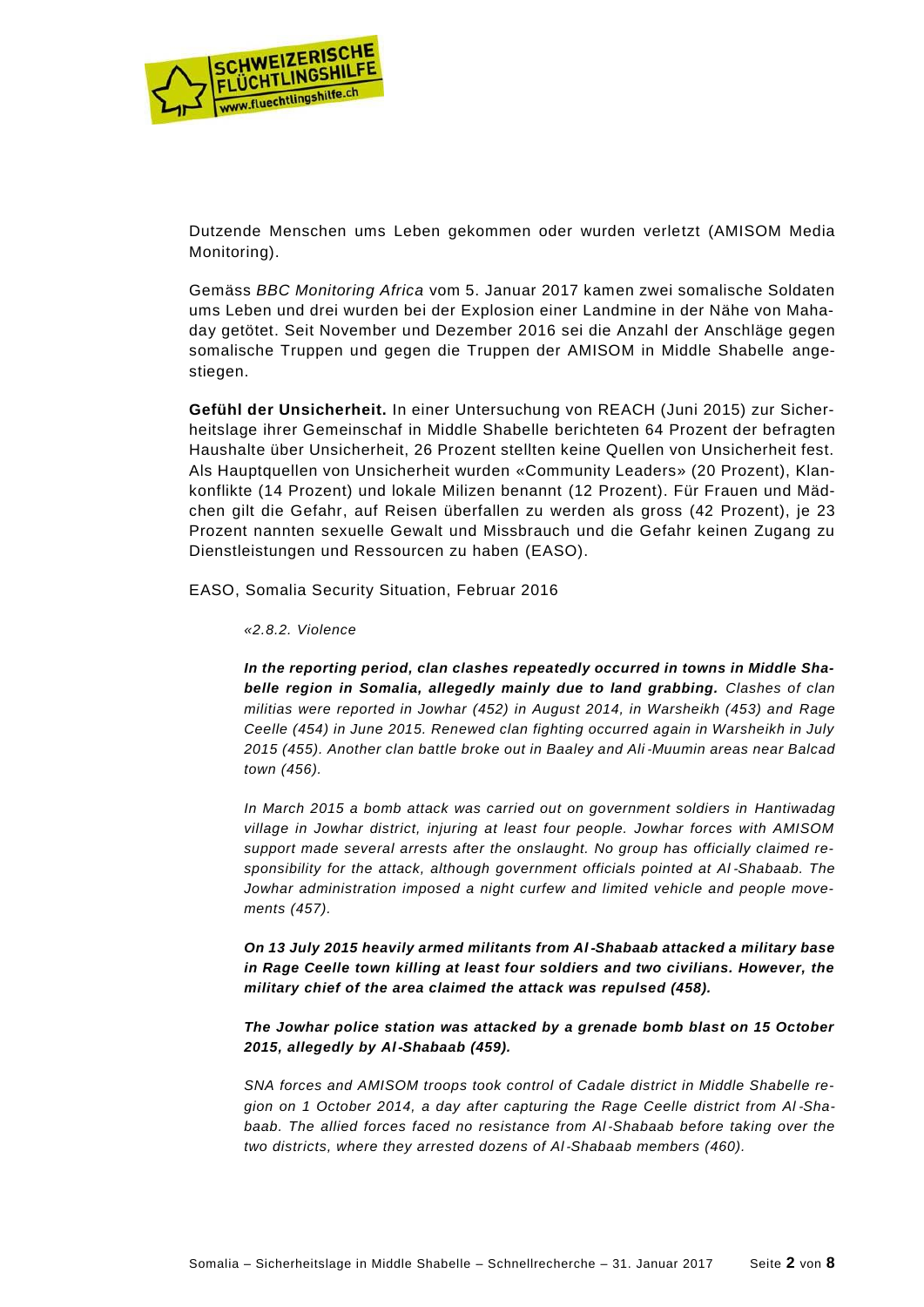

*An operation aiming to improve security in Jowhar was conducted in November 2014 and led to the arrest of several suspected Al*‑*Shabaab militants (461). Another operation by government troops was launched in September 2015 in order to prevent attacks by Al*‑*Shabaab (462). In addition, government forces conducted operations to restore security, e.g. in Jowhar in May 2015 (463) and August 2015 (464) and in Mahadaay town also in August 2015 (465).*

### *2.8.3. Actors in the conflict*

*In Middle Shabelle, Burundi National Defence Forces are deployed within AMISOM along with the Somali National Army. Since 2012, AMISOM/SNA have successfully liberated major towns within the region. Al*‑*Shabaab remains in rural areas outside the cities. On 3 February 2015, Somali authorities announced the capture of a senior Al*‑*Shabaab commander in Middle Shabelle region (466).*

*Besides these actors, clan militias are active. Land*‑*related conflicts in Middle Shabelle region between the dominant Abgaal (Hawiye) clan and minority Shiidle (Bantu) communities appear to have been superseded by intra*‑*Abgaal clashes in 2015 (467). Al*‑*Shabaab uses these power struggles between clans in the area to its advantage (468).*

#### *2.8.4. Areas of control/influence*

*Al*‑*Shabaab had been driven out of Balcad on 26 June 2012 and from the town of Jowhar on 9 December 2012. AMISOM and SNAF liberated the city of Warshiiq from Al*‑*Shabaab on 16 March 2014. Two days later the insurgents were driven away from Fiidow. During Operation Indian Ocean, Al*‑*Shabaab was removed from Rage Ceelle on 30 September 2014 and from Cadale on 1 October 2014. On 10 March 2015, after a brief battle with Al*‑*Shabaab fighters, Somali troops together with AMISOM captured the area of Masjid Ali Gadud, which is an important transit hub for vehicles near Jowhar (469). Al*‑*Shabaab is still present in rural areas outside the cities (470).*

*AMISOM/Burundi maintains garrisons in Jowhar, Balcad, Cadale, Warsheikh and smaller garrisons in Rage Ceelle and Mahadaay. Jowhar is Abgaal heartland and there is no backing for Al*‑*Shabaab from the local population. Balcad and Warsheikh are important garrisons securing the outskirts of Mogadishu (471).*

*According to reports of 13 November 2015, the African Union troops in Somalia withdrew from Fiidow, a strategic town in Middle Shabelle region, giving Al*‑*Shabaab militants full access to retake it without force. Government officials in the region have described the withdrawal from Fiidow as 'military tactics' and vowed to recapture the city and the remaining Al*‑*Shabaab strongholds in Middle Shabelle region (472).*

#### *2.8.5. Impact of the violence*

*In an Assessment by REACH (June 2015) on insecurity within their communities, 64 % of the assessed households reported sources of insecurity, while 36 % did not. The main sources of insecurity reported were actions by community leaders (20 %), inter*‑*clan conflict (14 %), and local militia (12 %). The most significant safety concerns that women and girls were facing in their community were the risk of attacks when*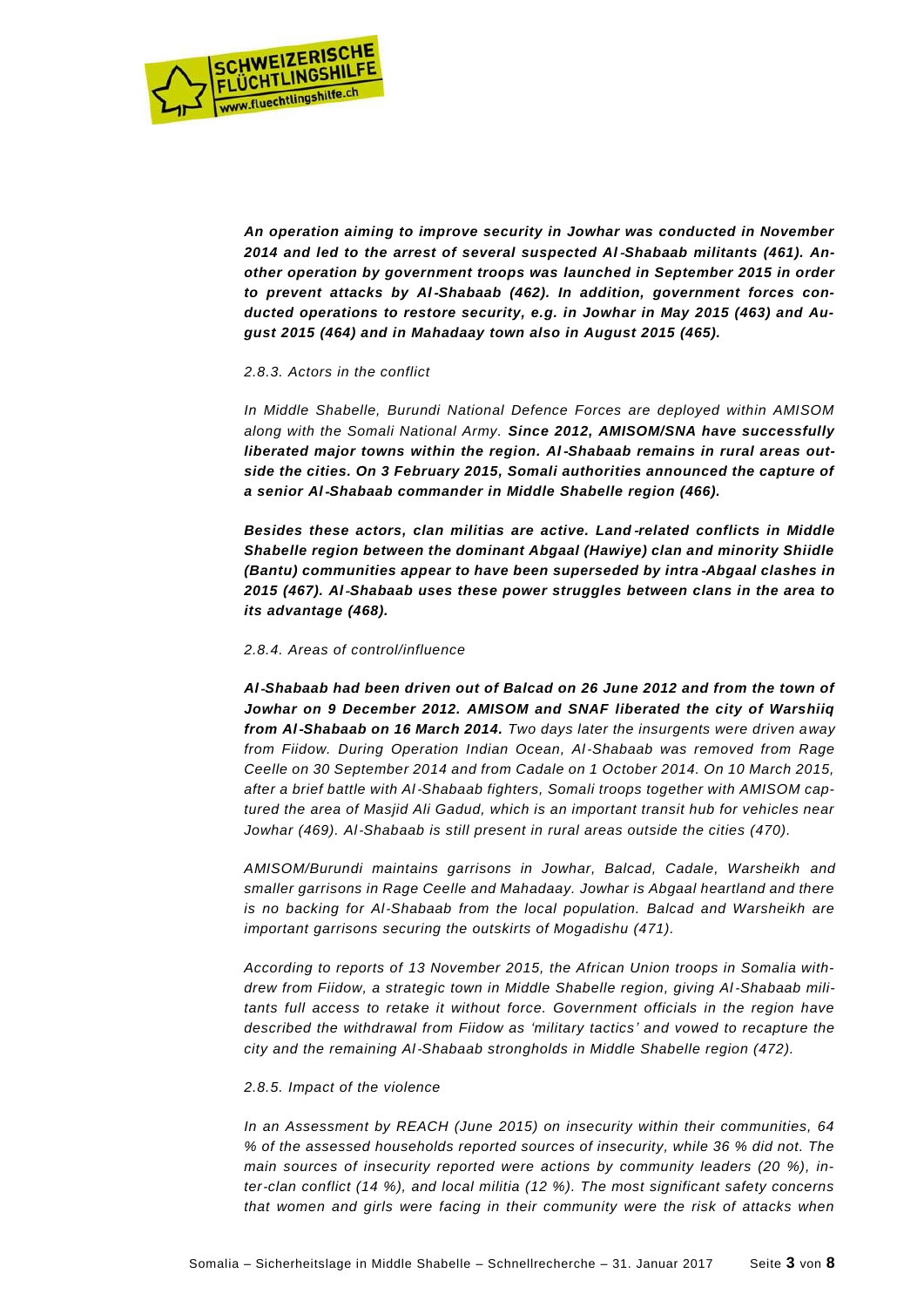

*travelling outside the community (42 %), sexual violence and abuse (23 %), and inability to access services and resources (23 %)473.*

## *Transport and food security*

*According to a news article (March 2015) people in towns of the Middle Shabelle region have faced acute food shortages (474). The federal government, following the liberation of Warsheikh and Adale, provided food aid to families in these towns (475).*

*Middle Shabelle accounts for the highest number of displacements due to floods, with more than 11,000 people displaced, mostly in Jowhar, Mahaday and Balcad districts (476).*

*The below*‑*average Gu harvest in August/September 2015 put poor households in these riverine areas in crisis (IPC Phase 3) (477).»* Quelle: European Asylum Support Office, Somalia Security Situation, Februar 2016, S. 55-57: [www.ecoi.net/file\\_up](http://www.ecoi.net/file_upload/1226_1457606427_easo-somalia-security-feb-2016.pdf)[load/1226\\_1457606427\\_easo-somalia-security-feb-2016.pdf.](http://www.ecoi.net/file_upload/1226_1457606427_easo-somalia-security-feb-2016.pdf)

## BFA, Oktober 2015

*«Für die restlichen Teile von Süd/Zentralsomalia kann folgendes festgehalten werden:*

*J) Die Regionalhauptstadt Buale (Middle Juba) sowie die Bezirkshauptstädte Saakow, Jilib (Middle Juba), Jamaame (Lower Juba), Sablaale (Lower Shabelle), Adan Yabaal (Middle Shabelle) und Ceel Dhere (Galgaduud) befinden sich unter Kontrolle der al Shabaab.*

*K) Alle anderen Regional- und Bezirkshauptstädte werden von somalischen bzw. mit der somalischen Regierung verbündeten Truppen gehalten (v.a. AMISOM; ASWJ Süd; Jubaland Interim Administration – JIA). In der Regel sind alle diese Städte gleichzeitig auch Garnisonsstädte der AMISOM, welche nach dem Vorfall von Leego ihre Stützpunkte auf ein Minimum von zwei Kompanien ausgebaut hat.*

*L) Zu dieser Regel gibt es allerdings Ausnahmen, wo nach dem Rückzug exponierter Kompanien die Sicherung einer Stadt alleine den somalischen Verbündeten übertragen worden ist. Unklar ist diesbezüglich etwa der Stand in Qoryooley oder Kurtunwaarey.*

*M) Auf der Karte zu sehen sind auch vorgeschobenen Positionen in kleineren Ortschaften sowie Sicherungspositionen entlang wichtiger Versorgungsrouten, welche ebenfalls mit einer Garnison der AMISOM ausgestattet wurden. Im Gegensatz zu den o.g. Städten können derartige Garnisonen aber nicht als permanent bezeichnet werden und können diese jederzeit abgezogen werden. Nach dem Vorfall von Leego hat AMISOM alle exponierten Kompaniestützpunkte geräumt (z.B. Janaale in Lower Shabelle, Fiidow in Middle Shabelle, Tuulo Barwaqo in Gedo oder Waabxo in Galgaduud).*

*N) Die Reichweite der jeweiligen Garnison ist unterschiedlich und kann im Einzelnen nicht bewertet werden. Der effektive Einfluss von AMISOM und den somalischen Verbündeten bleibt jedoch in vielen Fällen auf das jeweilige Stadtgebiet konzentriert.*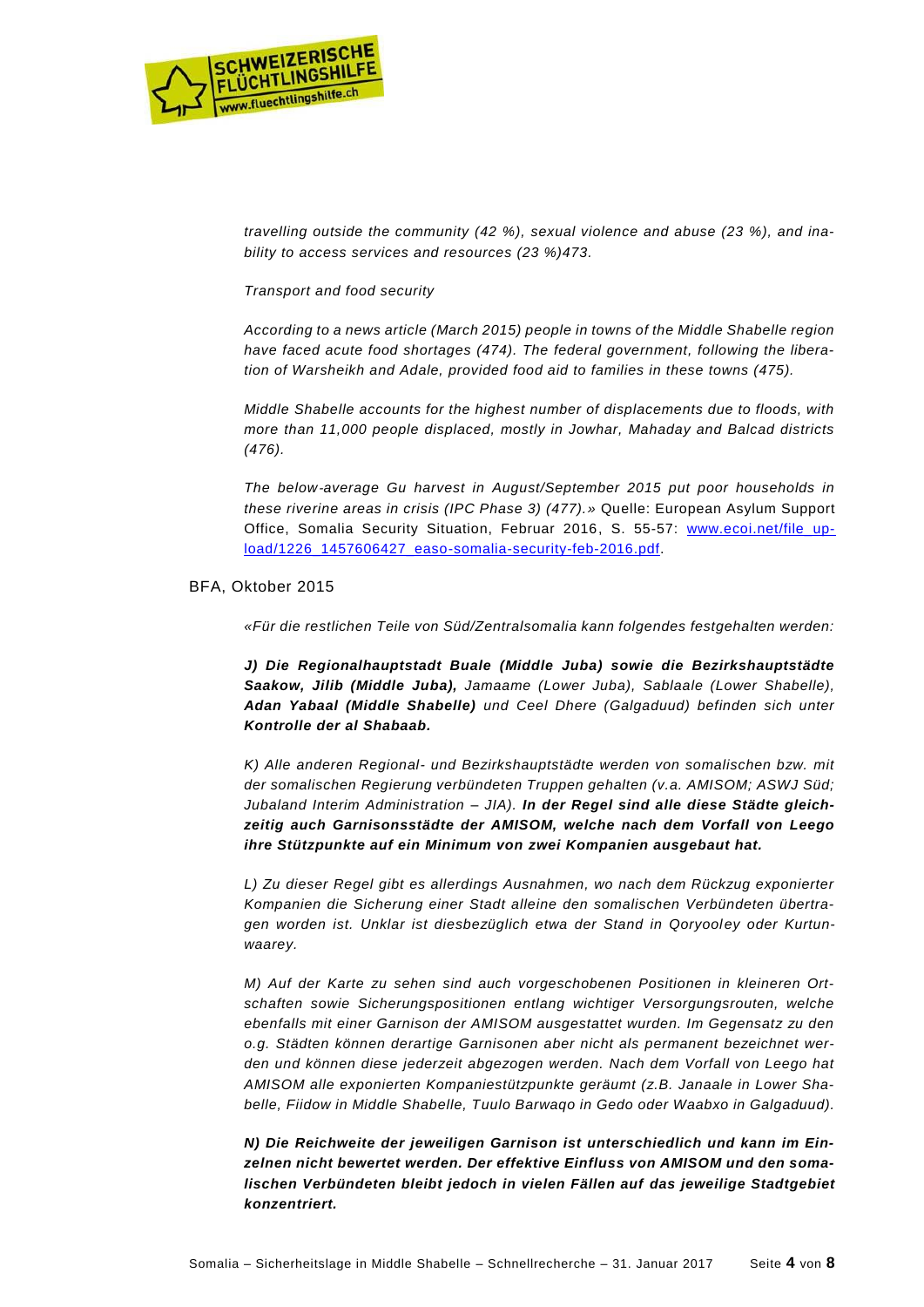

*O) Die al Shabaab beherrscht weite Teile des ländlichen Raumes und isoliert durch Guerilla-Aktivitäten mehrere der o.g. Städte, die teils als Inseln im Gebiet der al Shabaab aufscheinen.*

*P) Infiltration der Städte mittels größerer Kampfverbände der al Shabaab kommt in seltenen Fällen vor. I.d.R. wird die Penetration innert Stunden durch AMISOM und somalische Verbündete beendet.*

*Q) Infiltration der Städte durch verdeckte Akteure der al Shabaab kommt in allen o.g. Städten vor. Teilweise – etwa in den in Abschnitt 14 schraffierten Gebieten von Mogadischu – kommt es je nach Tageszeit zu unterschiedlich starkem Einfluss; etwa wenn sich Sicherheitskräfte in der Nacht zurückziehen.*



Quelle: BFA Staatendokumentation, Analyse zu Somalia: Lagekarten zur Sicherheitslage, 20. Oktober 2015: [www.ecoi.net/file\\_upload/1729\\_1445329638\\_soma-analyse](http://www.ecoi.net/file_upload/1729_1445329638_soma-analyse-lagekarten-2015-10-12-endversion.pdf)[lagekarten-2015-10-12-endversion.pdf.](http://www.ecoi.net/file_upload/1729_1445329638_soma-analyse-lagekarten-2015-10-12-endversion.pdf) (nicht öffentlich verfügbar)

AMISON Media Monitoring, Goobjoog News, 30. Januar 2017

*«An explosion ripped through a restaurant in Burane village Middle Shabelle region on Saturday night, injuring at least 7 people including government soldiers. A resident in Burane village, Osman Ali Mohamed said that 5 civilians and two soldier were wounded in the explosion in restaurant frequented by Somali soldiers. "A bomb planted inside the restaurant exploded while several people were inside. We can confirm that 5 civilians and one Somali soldier injured in the blast," he said.*

*Muse Bihi, another local resident living nearby said that he heard huge blast at the restaurant. "I was sitting close to the restaurant when the bomb exploded, after a few minutes I saw 6 people including Somali soldier brought with injuries" he said. Witness Mahad Sheikh said a huge explosion was heard followed by a large plume of smoke rising from the area. He said the area was cordoned off by Somali soldiers in the village. "I saw heavily armed Somali troops arriving on the scene to enhance the security after the incident. The situation now is stable," said Sheikh. No group immediately claimed responsibility for the attack, but Somalia's Al-Shabaab often carries out similar attacks in the country. Burane village is located few kilometres*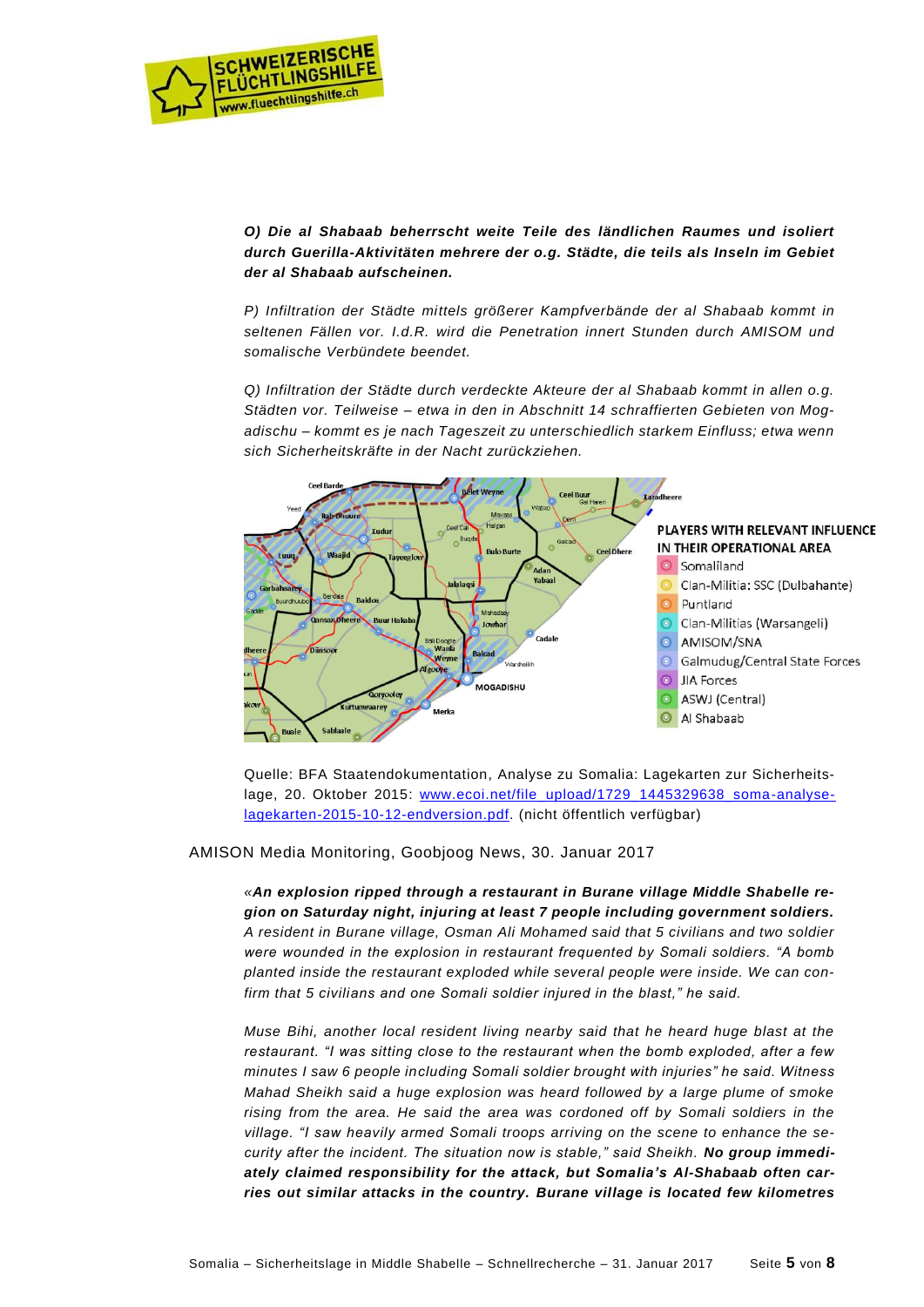

*in the outskirt of Mahaday town in Middle Shabelle region.»* Quelle: Goobjoog News, Restaurant Explosion Injures 7 People In Middle Shabelle. 30. Januar 2017: [http://somaliamediamonitoring.org/january-30-2017-daily-monitoring-report/.](http://somaliamediamonitoring.org/january-30-2017-daily-monitoring-report/)

Garoweonline, 23. Januar 2017

*«MAHADAY, Somalia- At least two people were killed, and several injured in a fierce battle between Somali National Army (SNA) backed by African Union forces and Al shabaab militants in southern Somalia, Garowe Online reports.*

*The fighting broke out after the allied troops launched an offensive against an Al Shabaab base in El-Baraf village, about 45 km west of Mahaday district in Middle Shabelle region. Local residents reported heavy exchange of gunfire and explosions during the combat in El-Baraf Al Shabaab is reportedly repulsed the attack and remained control of the vicinity. Two people from both sides have been killed in Sunday's clashes in El-Baraf.*

*This is the second major attack this year by Somali government and AU forces against bases controlled by militant group Al Shabaab outside Mahaday town in Middle Shabelle region. The militants have killed a senior Somali Police commander in a grenade bomb explosion at Police station in Jowhar district, 90 km north of Mogadishu on Saturday night. Al Shabaab has intensified its terror attacks on SNA and AMISOM forces in Southern Somalia, including the capital aimed to disrupt the ongoing election in Somalia.»* Quelle: Garoweonline.com, Somalia: Two killed, several injured in heavy fighting in Southern Somalia, 23. Januar 2017 [www.garoweonline.com/en/news/somalia/somalia-two-killed-several-injured-in-heavy](http://www.garoweonline.com/en/news/somalia/somalia-two-killed-several-injured-in-heavy-fighting-in-southern-somalia)[fighting-in-southern-somalia.](http://www.garoweonline.com/en/news/somalia/somalia-two-killed-several-injured-in-heavy-fighting-in-southern-somalia)

AMISON Media Monitoring, Goobjog News, 23. Januar 2017

*«Three people including Somali soldiers and suspected Al-Shabaab fighters have been killed in firefight at El-Baraf village, about 45 km west of Mahaday town in Middle Shabelle region, a government official has said. The fighting broke out after Somali National Army (SNA) soldiers backed by African Union Mission in Somalia (AMISOM) soldiers attacked Al-Shabaab base prompting hours of fighting. Kadar Mohamed Abdi, local administrator said the fighting took place on Monday morning in the outskirt of Mahaday town where the group had training camps. "The attack was successful as planned. During the firefight, two Al-Shabaab fighters were neutralized. Several others fled with injuries towards the forest and hot pursuit is currently under way," he said.*

*Mentioning the casualties on allied forces, Abdi said one soldier was killed during the fighting. Abdi added the operation to annihilate the fighters will continue until the insurgents are eliminated from the whole region. Somali National Army backed by the African Union Peacekeeping forces liberated key towns in central Somalia in the past two years. However the group occasionally carries out attacks at government installations and hotels in mogadishu and other city in the country.»* Quelle: Goobjoog News, Three Killed In Fighting Between SNA And Al-Shabaab In Middle Shabelle, 23. Januar 2017: [http://somaliamediamonitoring.org/january-24-2017-morning-headlines/.](http://somaliamediamonitoring.org/january-24-2017-morning-headlines/)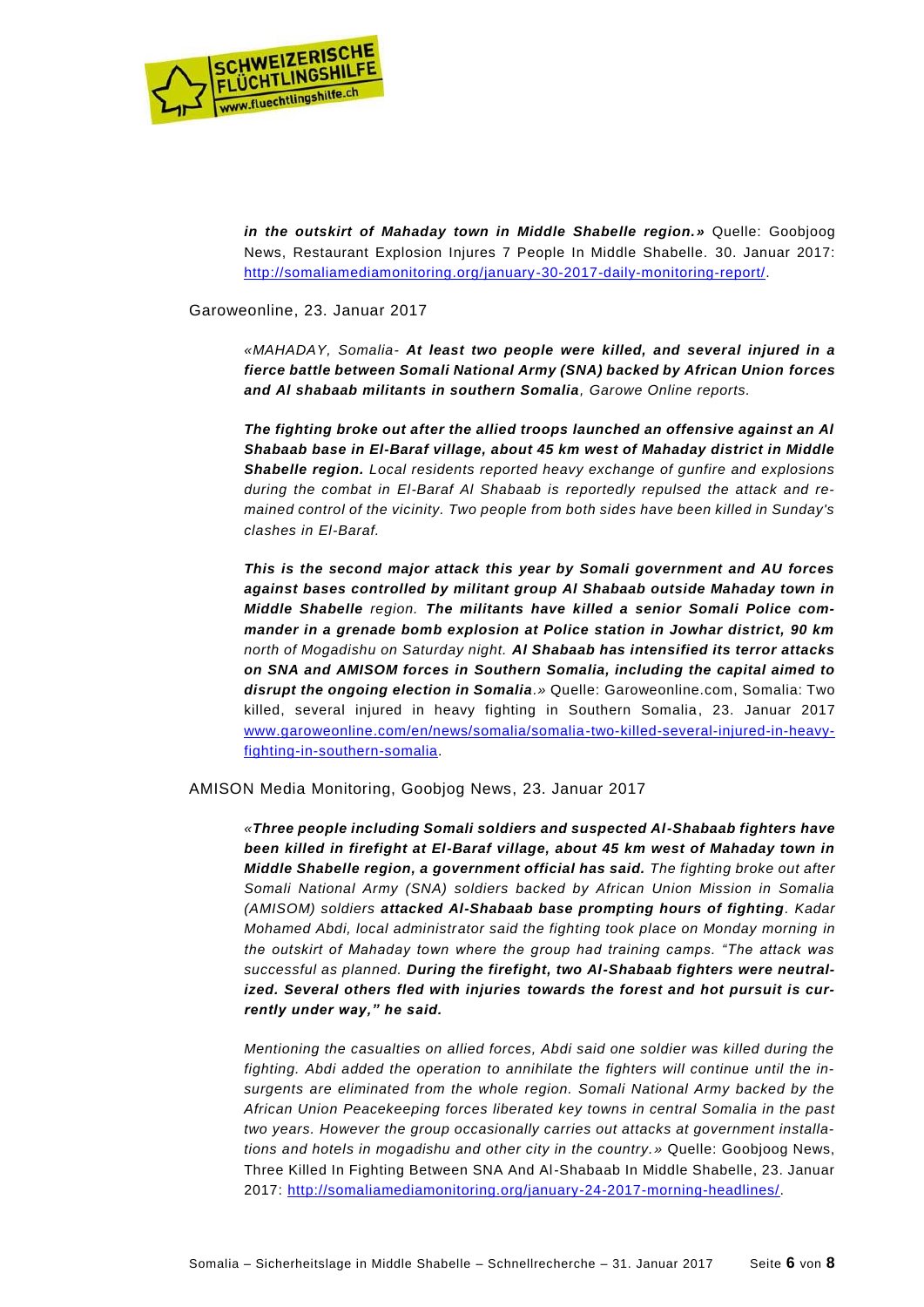

## AMISON Media Monitoring, Shabelle News 22. Januar 2017

*«A according to reports by resident, at least two people have been killed in a deadly inter-clan fighting in the rural areas near Mahaday district in Middle Shabelle region on Sunday. The fighting which started in Mir-Tugo and El Baraf villages in the early hours of Sunday has intensified after the two sides received reinforcements*  which spanned out the standoff. The warring sides are reportedly clashed over land *dispute. Previous heavy intra-clan fighting between the two militia groups has left dozens of people dead and many others injured. Local elders are yet to begin mediation efforts to bring an end to the ongoing clan fighting.* » Quelle: Shabelle News, Heavy Inter-clan Clashes Near Mahaday Kills Two, 22. Januar 2017: [http://somalia](http://somaliamediamonitoring.org/january-23-2017-morning-headlines/)[mediamonitoring.org/january-23-2017-morning-headlines/.](http://somaliamediamonitoring.org/january-23-2017-morning-headlines/)

AMISON Media Monitoring, VOA, 21. Januar 2017

*«The commander of police forces in Somalia's Middle Shebelle region was killed in a grenade attack at police headquarters in Jowhar town, officials told VOA.* Major Khalif Abdulle Arfaye was fatally wounded in the blast, which left two other peo*ple wounded. Police station chief Mohamed Siyad Ali told VOA's Somali service that the commander had succumbed to his injuries after arriving at the town's hospital. "Just before 7 p.m. a grenade was hurled at the station.*

*The commander sustained serious injuries. I took him to the hospital, where he died," Ali told VOA Somali. No one claimed responsibility for the attack, but Ali said he suspected Al-Shabaab militants had carried out the attack. "He was targeted and attacked because of the responsibility he had, it's clear," Ali said. Ali said the assailant or assailants had fled the scene, and that a manhunt was underway. Johwar is 90 kilometers north of Mogadishu and is a town surrounded by farmland. »* Quelle: VOA, Police Commander Killed In Attack In Somalia's Middle Shebelle Region, 21. Januar 2017: [http://somaliamediamonitoring.org/january-23-2017-morning-headlines/.](http://somaliamediamonitoring.org/january-23-2017-morning-headlines/)

AMISON Media Monitoring, Shabelle News, 12. Januar 2017

*«Four people were injured after Al-Shabaab militants opened fire on a civilian minibus near Mahaday district in Middle Shabelle region on Wednesday, residents said. A local resident, who requested to be anonymous, told Radio Shabelle over the phone that the bus came under ambush attack by Al-Shabaab as it was ferrying Khat from Jowhar city.*

*The exact reason behind the shooting of the civilian bus remains unclear, but the militant group frequently targets vehicles ferrying the stimulant drug.* » Quelle: Four Injured As Al-Shabaab Opens Fire On Civilian Bus, 12. Januar 2017: [http://somaliame](http://somaliamediamonitoring.org/january-13-2017-morning-headlines/)[diamonitoring.org/january-13-2017-morning-headlines/.](http://somaliamediamonitoring.org/january-13-2017-morning-headlines/)

## Shabellenews, 17. Dezember 2016

*«Heavily armed Al shabaab fighters have retaken briefly the control of the strategic city of Mahaday in middle Shabelle region on Friday night following a deadly attack, residents said. According to residents, Mahaday has been attacked from several direction by truckloaded Al shabaab militants who seized the city's police*